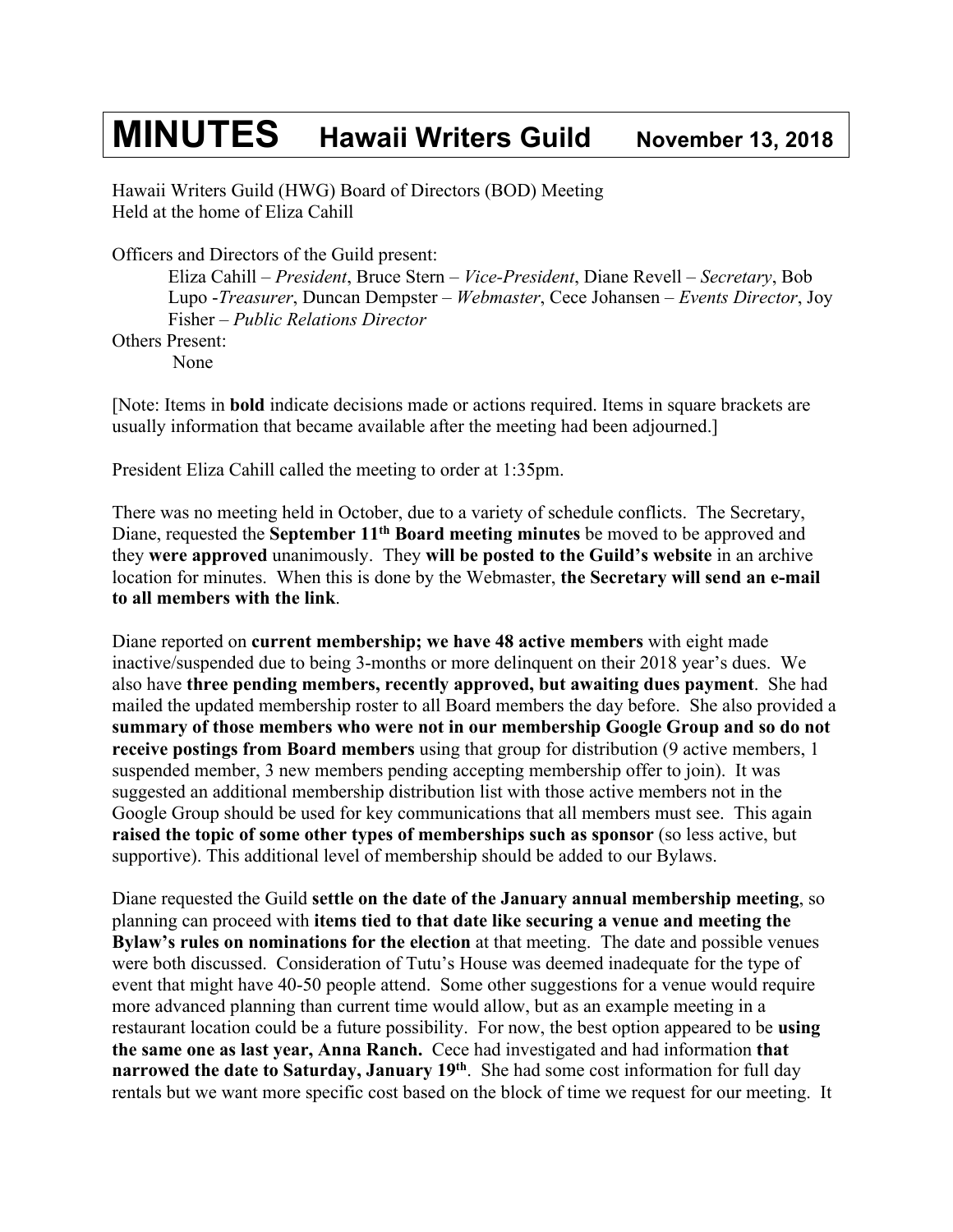was thought having the venue **from 5pm (for prep of 1 hour) with program at 6pm until 9pm**  (and to allow for clean-up) would be good. This may depend on the blocks of time offered by Anna Ranch versus strictly our choice. Cece provided a copy of the current Anna Ranch contract form she had acquired to **Eliza who agreed to find more specific cost information for a 4-hour rental but proceed with capturing that date.** The 8-hour rate quoted was \$442.71, so for the 4-hour block we want it might be \$221.36. It was agreed to go ahead with Anna Ranch to lock-in the date. So, unless a Board member proposes a better alternative venue before the initial payment deadline, we will follow through with Anna Ranch. Part of the decision of venue was based on the planned nature of the meeting.

Last year the costs for Anna Ranch rental were less at \$156.24, but with food, decorations, accessories the event cost about \$720 total [per information provided by our Treasurer, Bob Lupo, after the meeting]. The **budget may determine the level of food and other items provided** for the meeting. **Bob requested e-mail input on what others on the Board suggest for the total annual meeting cost allocation** [and the discussion has continued on-line].

It was suggested the program for the annual meeting **include some selected readings by our members who had new publications in 2018**; and it was generally agreed this was a good idea. The **meeting also needs to include the President's presentation of the annual report** of the Guild as required by the Bylaws **and cover the election and introduction of officers (current and new**).

Diane indicated she still needs to **post the Guild documents of incorporation** to make them available to the Board members. She will **set up file folders for the documents that could readily be shared with our Hawaii Writers Guild-BOD Google group**. The documents will be **in PDF format** with **most recent versions readily available and past versions in a separate archive file** in the Google drive.

Our **Treasurer**, Bob Lupo, provided more accurate accounting numbers via e-mail after the meeting as follows. The Guild's **Operating Account Balance, before checks cut today for Banners/T-Shirts/Trifolds and the Kona Christmas Craft Fair was \$1,398 and is presently \$682**, before anticipated expenses for the Annual Dinner and Thelma Parker Library fees. The Guild's **Nonprofit Donations Fund**'s balance was \$1,800, less \$600 for initial legal fees, to equal \$1,200 and **will be \$1,600**, once he deposits Bruce's check, obviously subject to future legal fees. These are monies donated specifically to cover **the expected legal costs to become a 501(c)(3) qualified non-profit**.

Regarding the Guild's tax status determination, Cece indicated her accountant might take on the Guild to look through our tax status, but only if sooner versus later as tax preparation season nears. Problem is filing our Articles of Incorporation pending the Bylaws update may put us into the middle of tax prep season. We may have to wait until we are ready with our formalized incorporation documents then check again with her recommendation.

The Treasurer only accepts cash or checks for now though we are working the option to allow PayPal to be used. The Board agreed **Duncan Dempster as Webmaster should be added** to the signature list and **Diane provided an updated signature authority card for presentation**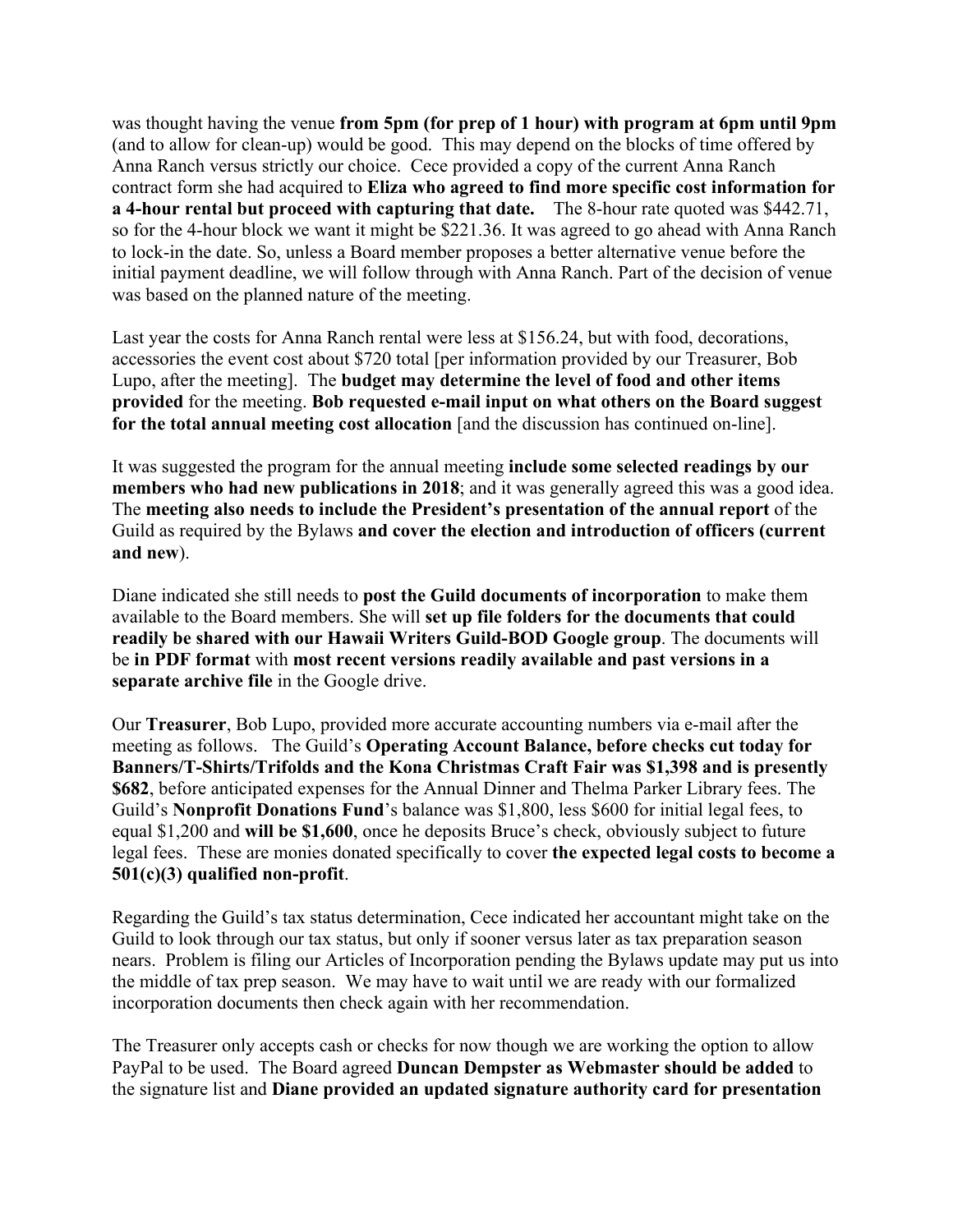**to the credit union to get him back on their copy of the signature list**. On 9/14/18 Duncan learned the credit union's policy was if **any** signature was added/deleted for an account, **all** those on the modified list (minus any people being dropped) would need to come to sign the forms again! **That means each of us on the list (all Board members other than Joy and Bryan per list attached to 8/14/18 minutes) would need to go to Honokaa to sign**. Diane and Duncan were the only ones to have signed as of November 9<sup>th</sup> while others at this meeting except for Cece said they would do so today or the following day. The bank manager told Diane on November 9<sup>th</sup> (though he had not mentioned it to Duncan in September) that **all the signatures for a change were supposed to be collected within a 30-day window**, but it might be okay (or not) with more than 30-days. **Cece said she could be removed so wouldn't need to sign**. [This may require a new update to the signature authority card for the bank, just to remove her and that would start the whole cycle of signatures again. The Hawaii Community Federal Credit Union bank manager mentioned they **could "pouch" to forms to one of their other branches like the Kohala one in Kapaau or the one in Kailua-Kona** to collect signatures of those who live far from Honokaa.] This whole issue had previously prompted **discussions of switching banks** which if even as onerous on signature rules would have more convenient locations.

Most recently **American Savings Bank in Waimea/Kamuela had been checked out by a couple of our Board members. Signature requirements would be similar, but they were told our EIS, license, and Articles of Incorporation would be required to open an account and the articles have not yet been filed with the state**. The new ones for our 501(c)(3) qualified non-profit status are done (see below) but may not be filed by our attorney until our new Bylaws to go with them are updated and that could be awhile. [This may be able to be handled with our existing incorporation documents instead of waiting.] In the meantime, it was agreed we should try to complete the collection of signatures in Honokaa. [**Open issues: Bank may require Cece's signature** though she is willing to drop off the list but is currently on it**; and not clear when Eila could provide her signature** as she is still recovering from surgery. A **change to a new bank may be best after the election** with a change in officers who can sign anyway, but it **continues the delay of a PayPal payment option**.]

## *Committee Reports*:

Duncan our Webmaster reported though added in a separate message to one of our potential members he **had not yet added the two new requested fields to our website Guild application form but will do so for pen name(s) and mailing address.**

Relative to locating our member authors on the website, **Duncan added a more obvious search option to the "Our Authors" page.** At the very bottom of each page is the "Search this site for a book or author" but to make it easier to find he put another version of the search **at the top of the first author photo/bio now called "Looking for an author on this site? Try looking here by entering the last name" pointing to the search box to the right.** He encouraged the members to **try it out and provide him feedback** as his own searches seemed to provide some mixed results.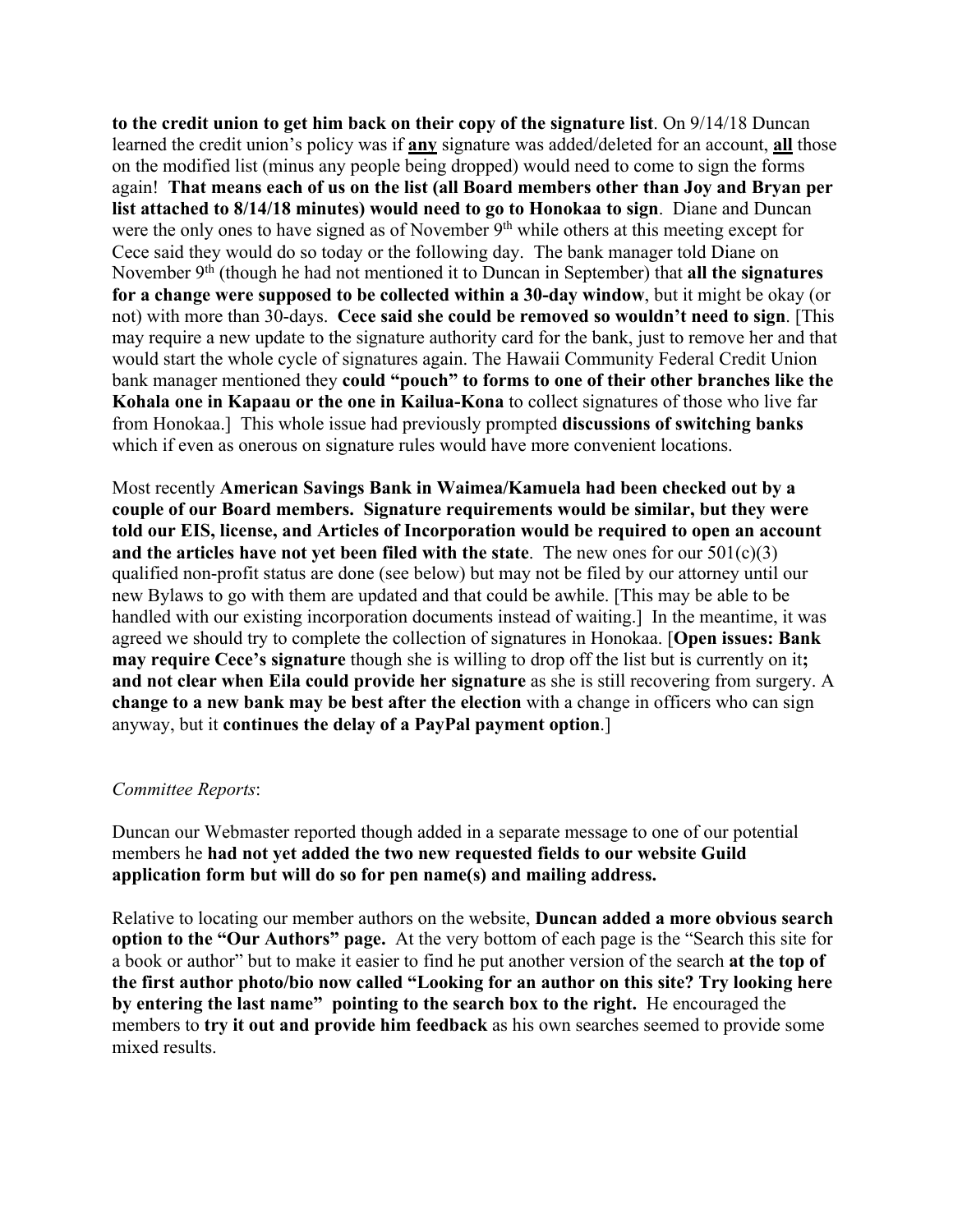It was previously agreed a **new Google Group called "HWG Chat" was needed to allow all Guild members to have a free exchange of ideas**. Eliza sent out a request to our members for a moderator, but **to date no one has volunteered so this is on hold until that happens**. Current members can chat via the Guild's Facebook page that they can join, and Joy does send out an invitation to new members. The name of one new member, Tessa Rice, was raised as a person who might be interested in being the moderator of the HWG Chat group.

The **Public Relations Director, Joy,** mentioned the **next Writers' Voices event is planned for December 5th** with four readers signed up; Nancy Baenziger, Jada Rufo, Greer Woodward and Jim Gibbons. The next Waimea reading after that will be in February. The Board after a motion and second **approved the costs of \$125 for continued use of the Thelma Parker Public Library for 2019** with readings every other month.

Currently no takers on the offer for Nā Leo Public Access TV certification classes.

**Joy and Cece provided feedback on their attendance at the Kauai Writers Conference in early November.** Other members who attended were Sam Cudney, Amara Cudney and Louis Riofrio. They felt it was well worth the time and money to attend. The **Guild had a table for display of books by our authors and the tri-fold information on the Guild** (paid \$180 for printing a large number of trifolds). David Katz is the principal organizer for the event and graciously offered the table at no cost to us. It was next to the conference registration desk so they had lots of traffic. **Each member staffing the table had a white t-shirt with the blue Guild logo front and back**. Joy had worked with a Hilo company to have **the design** set-up (cost \$261 plus additional for an initial printing of five t-shirts for those attending the conference) that is **now available, and members can order shirts directly.** Joy did take the names of some on the Board who would like one. They range in cost from \$7.75 - \$10 depending on size and come in men's and women's sizes. There is a report with photos of the conference on our website under Guild News.

At the conference Joy collected a list of those interested in more information on the Guild with 40 signing up. She will try to find out which island each of them are from to help them connect as a group and will provide additional Guild information at the same time. [Very new pending member Cheryl Ann Farrell from Kauai was seeking others from there via Bob Lupo. Joy had meet two fellows who were in a former writing group on Kauai they wanted to restart, so she provided their contact information to Bob to pass along to Cheryl Ann.]

For our **Non-profit Committee** work, Joy brought along a copy of our new **Articles of Incorporation** for signatures. The document **was signed on the last page by the four officers**. Diane requested **a copy with signatures for our records and the original will be sent to our attorney, Shawn Nakoa, for filing with the state**. [Copy received by Diane on Nov. 19<sup>th</sup>.] This did raise another question about our address listed in that document's "Registered and Principal Office" section on the first page where the principal office is listed as Eliza's (or President's) home. We decided with elections that could change up to annually so, the Guild may want its own post office box address instead and eventually want to rent a space for storage of Guild items and maybe as a future Board meeting location. There seemed **general agreement that the acquisition of a post office box for Guild mail would be good**; Eliza said currently only one or two mailings arrive a month for the Guild at her address, so checking the box could be once a week versus daily. [**US post office box of the smallest size costs \$82/year at Kamuela P.O.**] **Joy was going to check with Shawn if the principal office mailing address could be substituted with a mail**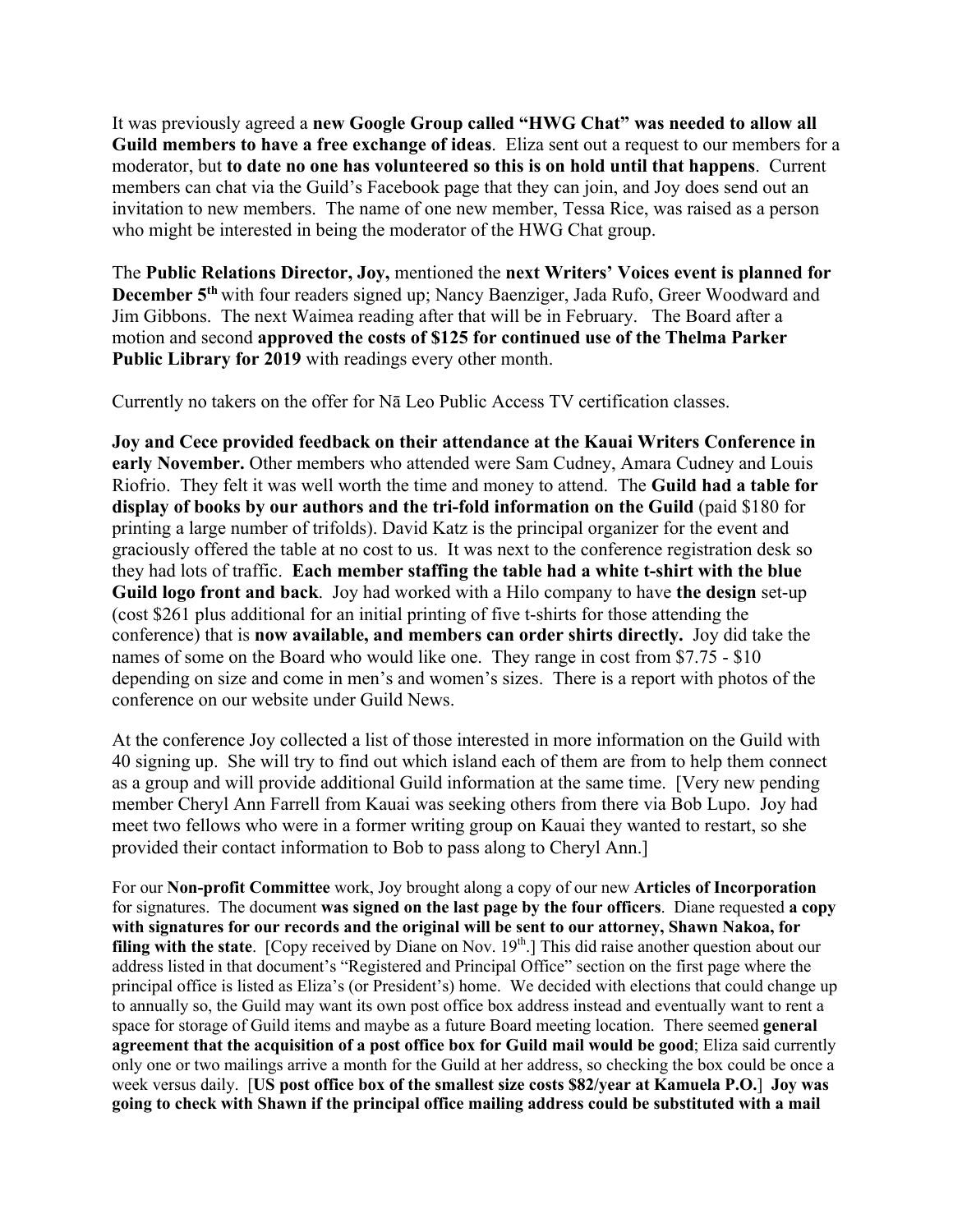**box address if we found one prior to filing without resigning the signature page**. The words do include in the "Registered and Principal Office" section "… **subject to change from time to time by the Board of Directors**." **Question to Shawn** is **when we do make such a change, so we need to file any other update than via our EIS and can the Articles of Incorporation remain with the older information or must they also be updated and refiled?** [We will **need to find a new location for our Board meetings after the election as Eliza has stated in a post meeting e-mail she plans not to run for the office**. But not clear what address we will use as our principal office physical location if required. With **Diane as the current registered agent** for EIS, we **could use her physical home address if** needed.]

For a potential **visit by Shawn to one of our Board meetings, Shawn suggested that it be after we have filed our Articles of Incorporation**.

Shawn had indicated to Joy she felt **we should have the updated Bylaws in place before the Articles are filed**. This could be a few months down the road with the current state of issues to be resolved. It was not clear when the Non-profit Committee could work to complete the update as time for meetings the next month or so is very limited for some members. **Diane** agreed to review her summary of current Bylaws versus Shawn proposed Bylaws **to isolate the specific decisions we need to make including some terminology issues and send those out, so the conversation can start on-line for the Non-profit Committee members**. Diane is working on the update as the decisions are made but needs input from the rest of the committee to move forward.

Regarding a new **place for the Board's monthly meetings**, it was suggested **the room at Tutu's House might be available**. **Eliza agreed to check with Susan at Tutu's House** about this monthly use by us. For storage if needed of things like tables and banners (currently some are in Eliza's garage) an always available place off-site (self-storage) rental could be acquired but was deemed not necessary at this time as Eliza said we could still use her garage.

**Cece Johansen, our Events Director, met Roger Jellinek at the Kauai Writers Conference.**  He is the Executive Director of the Honolulu Book and Music Festival that might be of interest for our members. http://hawaiibookandmusicfestival.com/ It will be held in May 2019 with the cost of hosting a table at \$600. We need to see if enough interest by our members to participate.

**Cece said in December she should have the specifics for participation in the Waimea annual Cherry Blossom** and will let the members know.

She said four members so far are signed up for the Guild's participation in the 2-day **Christmas Treasures Art, Gift & Craft Fair held at the Kailua-Kona King Kamehameha Kona Beach Hotel**. For those unable to attend, but wanting to have their books available for sale she would collect them at the Tutu's House reading group on Tuesday, November  $20<sup>th</sup>$ . The event is on **Nov. 23rd, 9am-5pm and Nov. 24th, 9am-4pm**.

**Eila, Director for North Kohala, was not able to attend.** There had been a September 17<sup>th</sup> reading at North Kohala Public Library. The website guild's news section has a report of this reading. **The next North Kohala reading will be held in the month of March**.

**Bryan Furer, Director for Volcano**, as usual lately did not attend, but is active in that area of the island. Bryan arranged for a **November 10th public reading in Volcano "An Autumn**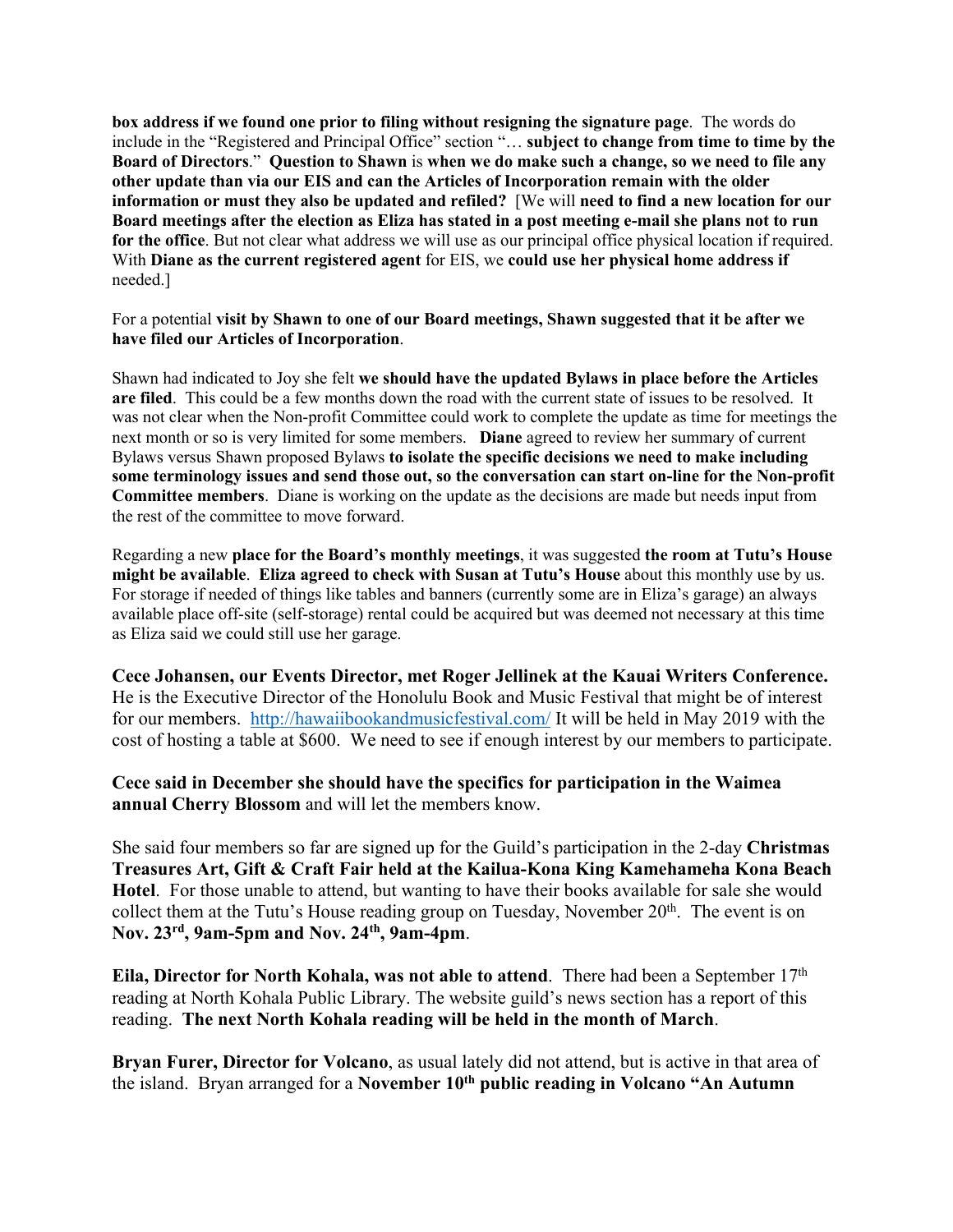**Reading." Jada Rufo attended and has made related Facebook posted recordings** of the reading with a report on the event to come for the website.

Diane raised the issue **for inclusion in the Bylaws update** that we **consider having a set of regional directors that will eventually expand to help cover groups on other islands** and our Hawaii Island area directors could be folded under that more general grouping. This received **encouragement from the board members with no objections raised.**

**Bruce Stern, our Vice-President and Eliza raised for consideration the creation of an online magazine (usually called a zine) or blog via our website**. This would provide an additional outlet for authors to showcase their work. A **periodic contest to select the items for publication could be considered** and used to solicit submissions also from non-members as a means entice them to look into Guild membership.

**Eliza, our President, suggested each of the four elected officers capture what they do in their jobs especially tasks that may go beyond those listed in the Bylaws for a given office**. This would **help highlight tasks that other members of the Guild might take on to lighten the load of the current officers** and make more evident all that is done on behalf of the Guild. For the annual meeting as required by the Bylaws, **Eliza will provide a report on this past year of the Guild, giving an assessment of progress, what went well, what did not go well, and what could be done better in the future.** This will also be provided at the annual meeting as a "state of the Guild" message.

## The **next regular Board meeting date was set for Tuesday, December 11th at 1:30pm-3:30pm**.

The meeting was adjourned at 3:50 pm.

Respectfully submitted, Diane Revell, Secretary

## Announcements:

- The **next regular Board meeting time and place: Tuesday, December 11th at 1:30pm – 3:30pm at Eliza's home** at 65-1372 Kawaihae Rd. in Waimea.
- **Requests for items to be added to the agenda for the next regular Board meeting** should be sent to the President Eliza Cahill at her e-mail address (Fridamagazine@gmail.com) 10-days prior to the next meeting, so **by December 1st**. The **agenda will be e-mailed December 6th**, five days prior to the meeting.
- Parking Lot:
	- a. **The goal had been for the audit of the HWG finances be completed no later than February 28th, but based on August tax status per attorney and plans to incorporate that will include potential related Bylaws changes this will be**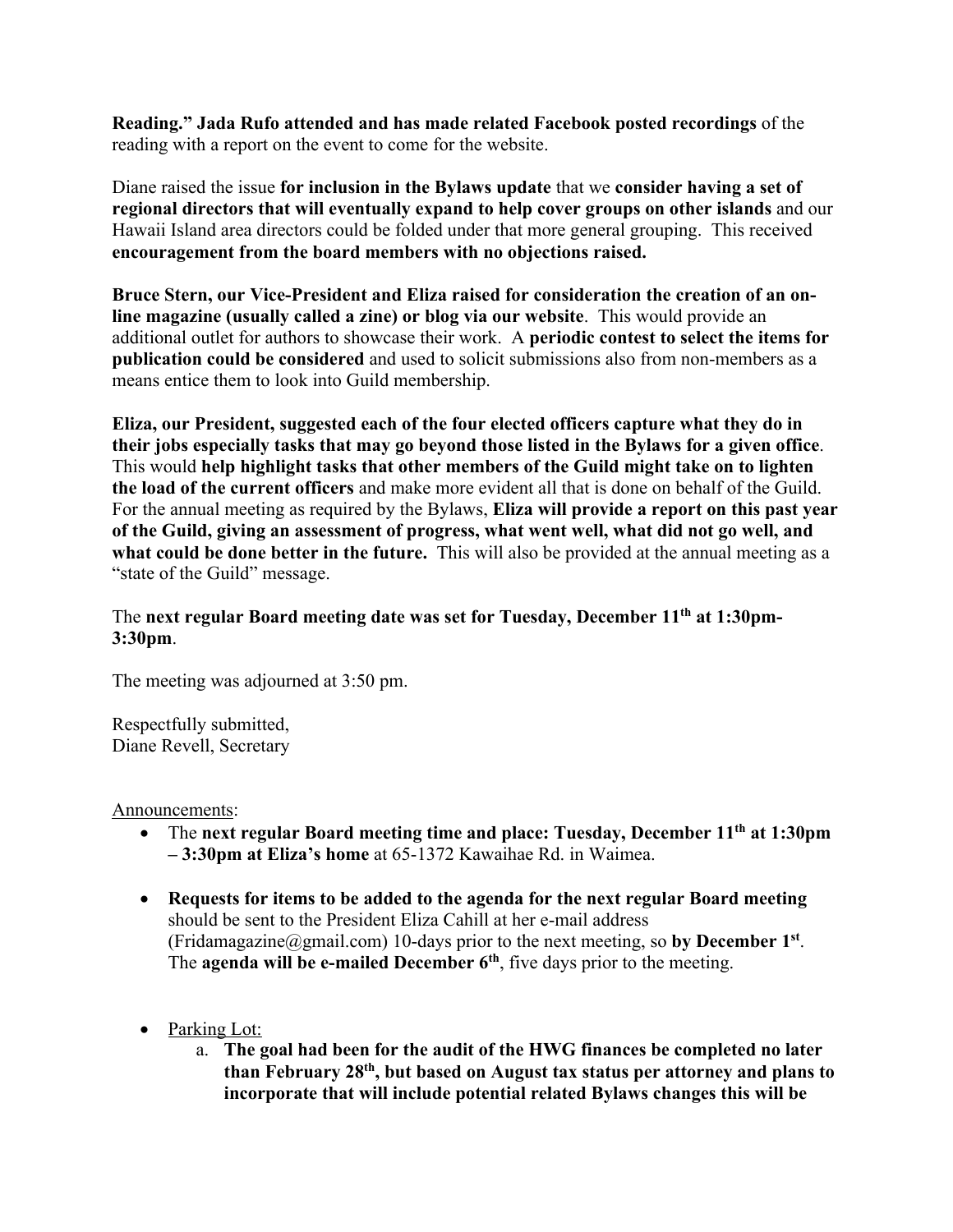**done for 2017 and 2018 at the end of this calendar year**. **Who:** A) Board to form an audit committee B) Committee complete audit report **Due Date:** A) at or before November board meeting B) Prior to the annual January 2019 allmember meeting. [Need to see if this requirement is maintained in update to Bylaws]

- b. **Find a tax advisor for a written determination of the Guild's tax liability**. This may have been overcome by our consultation with an attorney though she did state she was not tax expert. Cece indicated depending on our timing, her tax accountant might be able to help **Who:** Bob Lupo **Due Date:** Decide if still needed for now
- c. **Draft a set of signature authority rules**. A) Have the Secretary help in putting them into Bylaws appropriate edits. B) Have the related final Bylaw recommended changes reviewed by an appropriate legal advisor **Who:** A) Bruce Stern/Diane Revell B) TBD **Due Date:** A) *Completed with distribution made for*  **September 11<sup>th</sup> meeting.** B) In progress with attorney as part of her retainer tasks on draft bylaw updates.
- d. **Developing a process and associated forms/letters** that any Guild member could use **to initiate and set-up a reading event: recruiting authors to read, finding the appropriate venue, follow-up reminders to the readings and emceeing as well as any finish work**. A) **Initial** Framework **Who:** Bruce Stern/Eliza Cahill **Due Date:** A) *Eliza completed an Initial Framework and received comments by July 3rd* B) **Finalized** Version **Who:** Diane Revell while checking with Eila Algood and Cece Johansen to be sure their experiences were included **Due Date:** TBD
- e. **Find a moderator for the new HWG Chat** Google Group. Eliza sent a membership message out to request a volunteer. Nov. 13 suggestion was new member Tessa Rice might be a candidate **Who:** Eliza **Due Date:** TBD
- f. **Set up the HWG Chat Google Group for all members to post comments** to for an exchange of ideas. Need to define appropriate tags for categorizing comments and this requires completion of above item first. **Who:** Bruce Stern pending identification of a moderator; see item above **Due Date:** TBD
- g. Go to **Honokaa branch for signing new signature card** that includes Duncan Dempster. **Who:** Eliza, Bruce, Bob, Diane, Eila, Cece, Duncan **Due Date:** revised to Nov.  $30<sup>th</sup>$ ,  $2018$
- h. **Set up a PayPal Standard Business Account for the Guild** and **provide links on the website for making dues payments or donations** with this as a means to pay. Almost done pending reinstatement of Duncan to banking signature list